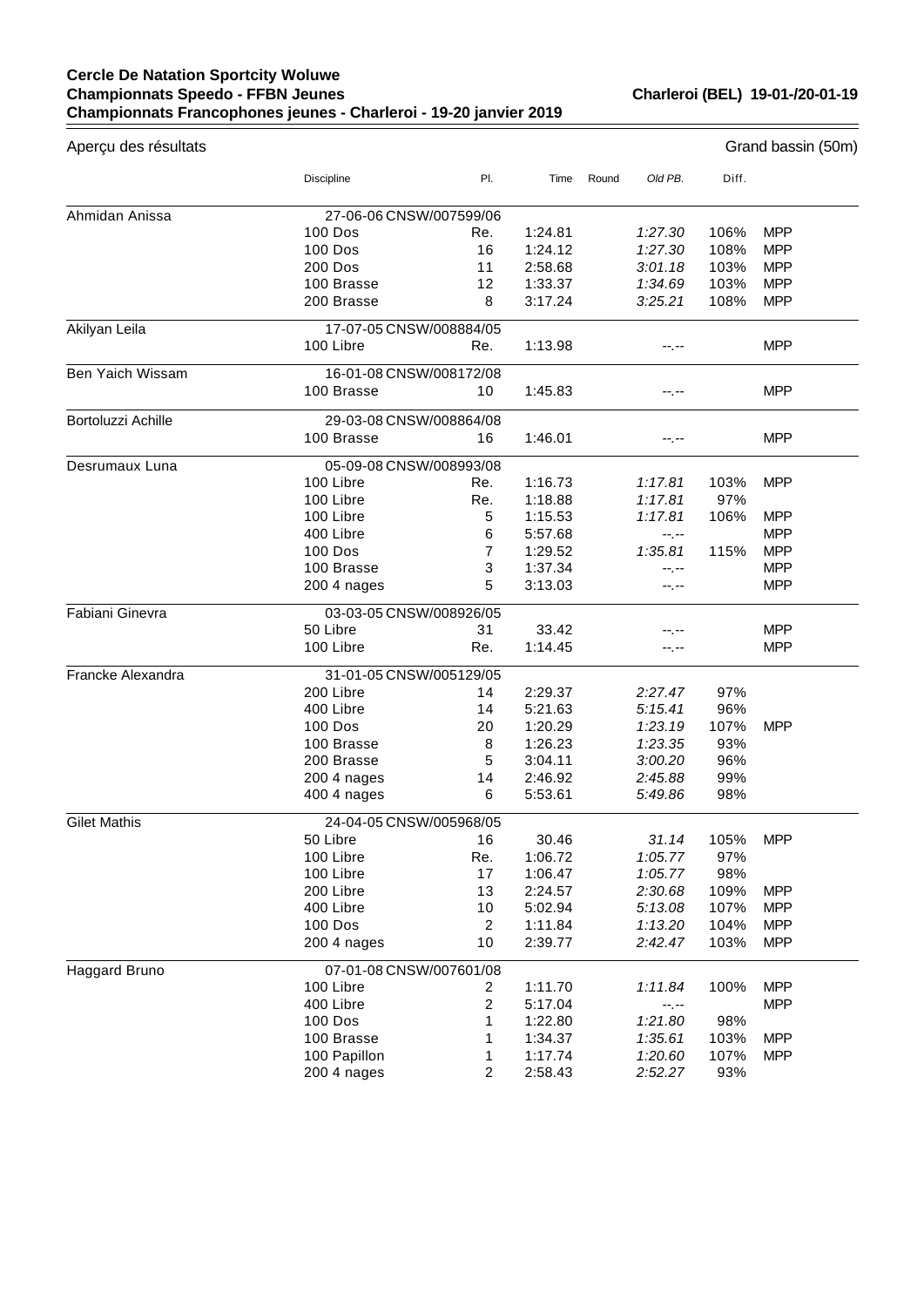| Haggard Hugo         | 02-02-06 CNSW/007602/06 |                |          |          |             |            |  |  |
|----------------------|-------------------------|----------------|----------|----------|-------------|------------|--|--|
|                      | 50 Libre                | 10             | 30.94    | 30.72    | 99%         |            |  |  |
|                      | 100 Libre               | Re.            | 1:05.12  | 1:06.91  | 106%        | <b>MPP</b> |  |  |
|                      | 100 Libre               | 9              | 1:06.20  | 1:06.91  | 102%        | <b>MPP</b> |  |  |
|                      | 200 Libre               | 6              | 2:22.74  | 2:29.49  | 110%        | <b>MPP</b> |  |  |
|                      | 400 Libre               | 4              | 5:00.02  | 5:04.28  | 103%        | <b>MPP</b> |  |  |
|                      | 100 Dos                 | 17             | 1:20.53  | 1:19.32  | 97%         |            |  |  |
|                      | 100 Papillon            | 5              | 1:13.69  | 1:13.23  | 99%         |            |  |  |
|                      | 200 4 nages             | 12             | 2:45.71  | 2:45.62  | 100%        |            |  |  |
|                      | 400 4 nages             | 6              | 5:43.63  | 6:02.46  | 111%        | <b>MPP</b> |  |  |
|                      |                         |                |          |          |             |            |  |  |
| Hanson Cyril         | 24-01-02 CNSW/008445/02 |                |          |          |             |            |  |  |
|                      | 800 Libre               | $\overline{2}$ | 8:57.59  | 9:03.12  | 102%        | <b>MPP</b> |  |  |
|                      | 5000 Libre              | 4              | 59:20.65 | --.--    |             | <b>MPP</b> |  |  |
|                      |                         |                |          |          |             |            |  |  |
| Huyghebaert Pacôme   | 16-01-04 CNSW/003984/04 |                |          |          |             |            |  |  |
|                      | 800 Libre               | 6              | 10:12.45 | 10:21.05 | 103%        | <b>MPP</b> |  |  |
| Jenkins Emma         | 23-03-09 CNSW/008181/09 |                |          |          |             |            |  |  |
|                      | 100 Libre               | 11             | 1:27.91  | 1:36.06  | 119%        | <b>MPP</b> |  |  |
|                      | <b>100 Dos</b>          | 7              | 1:35.31  | --.--    |             | <b>MPP</b> |  |  |
|                      | 100 Brasse              | 10             | 1:52.66  | --.--    |             | <b>MPP</b> |  |  |
|                      |                         |                |          |          |             |            |  |  |
| Kadou Chadi          | 25-11-03 CNSW/003978/03 |                |          |          |             |            |  |  |
|                      | 800 Libre               | 5              | 9:36.96  | 10:11.53 | 112%        | <b>MPP</b> |  |  |
|                      |                         |                |          |          |             |            |  |  |
| Kenworthy Amy        | 18-08-06 CNSW/007966/06 |                |          |          |             |            |  |  |
|                      | 50 Libre                | 9              | 32.08    | 33.44    | 109%        | <b>MPP</b> |  |  |
|                      | 100 Libre               | 9              | 1:09.09  | 1:09.96  | 103%        | <b>MPP</b> |  |  |
|                      | 100 Brasse              | 11             | 1:32.90  | 1:35.71  | 106%        | <b>MPP</b> |  |  |
|                      | 100 Papillon            | 8              | 1:22.30  | 1:22.71  | 101%        | <b>MPP</b> |  |  |
|                      | 200 4 nages             | 17             | 2:56.58  | 3:00.56  | 105%        | <b>MPP</b> |  |  |
| Kotsomyti Eleanna    | 13-12-06 CNSW/007120/06 |                |          |          |             |            |  |  |
|                      | 100 Libre               | 6              | 1:08.20  | 1:08.90  | 102%        | <b>MPP</b> |  |  |
|                      | 200 Libre               | 4              | 2:24.38  | 2:31.81  | 111%        | <b>MPP</b> |  |  |
|                      | 400 Libre               | 3              | 5:04.78  | 5:10.74  | 104%        | <b>MPP</b> |  |  |
|                      |                         |                |          |          |             |            |  |  |
|                      | <b>100 Dos</b>          | Re.            | 1:14.25  | 1:14.92  | 102%<br>97% | <b>MPP</b> |  |  |
|                      | 100 Dos                 | Re.            | 1:16.22  | 1:14.92  |             |            |  |  |
|                      | <b>100 Dos</b>          | 5              | 1:16.84  | 1:14.92  | 95%         |            |  |  |
|                      | 200 Dos                 | 2              | 2:35.99  | 2:59.27  | 132%        | <b>MPP</b> |  |  |
|                      | 100 Papillon            | 2              | 1:13.24  | 1:21.96  | 125%        | <b>MPP</b> |  |  |
|                      | 200 4 nages             | 3              | 2:41.20  | 2:49.03  | 110%        | <b>MPP</b> |  |  |
| Lednicka Hanka       | 15-01-01 CNSW/007003/01 |                |          |          |             |            |  |  |
|                      | 1500 Libre              | 6              | 19:14.53 | 19:17.64 | 101%        | <b>MPP</b> |  |  |
|                      |                         |                |          |          |             |            |  |  |
| Mancini Luca         | 11-03-05 CNSW/005210/05 |                |          |          |             |            |  |  |
|                      | 50 Libre                | 26             | 32.53    | 32.50    | 100%        |            |  |  |
|                      | 100 Libre               | Re.            | 1:09.48  | 1:09.93  | 101%        | <b>MPP</b> |  |  |
|                      | 100 Libre               | 31             | 1:10.31  | 1:09.93  | 99%         |            |  |  |
|                      | 100 Dos                 | Re.            | 1:20.33  | 1:19.60  | 98%         |            |  |  |
|                      |                         |                |          |          |             |            |  |  |
| <b>Marion Xavier</b> | 22-07-03 CNSW/003289/03 |                |          |          |             |            |  |  |
|                      | 800 Libre               | 1.             | 9:26.44  | 9:22.71  | 99%         |            |  |  |
| Moriau Pierrick      |                         |                |          |          |             |            |  |  |
|                      |                         |                |          |          |             |            |  |  |
|                      | 02-10-07 CNSW/008173/07 |                |          |          |             |            |  |  |
|                      | 50 Libre                | 17             | 35.59    | 37.76    | 113%        | <b>MPP</b> |  |  |
|                      | 100 Libre               | Re.            | 1:15.06  | 1:18.41  | 109%        | <b>MPP</b> |  |  |
|                      | 100 Libre               | 12             | 1:14.11  | 1:18.41  | 112%        | <b>MPP</b> |  |  |
|                      | 100 Dos                 | Re.            | 1:39.05  | 1:45.44  | 113%        | <b>MPP</b> |  |  |
|                      | 100 Dos                 | Re.            | 1:33.35  | 1:45.44  | 128%        | <b>MPP</b> |  |  |
| Palmero Pelaez Laura | 07-06-05 CNSW/007626/05 |                | 1:10.62  |          |             |            |  |  |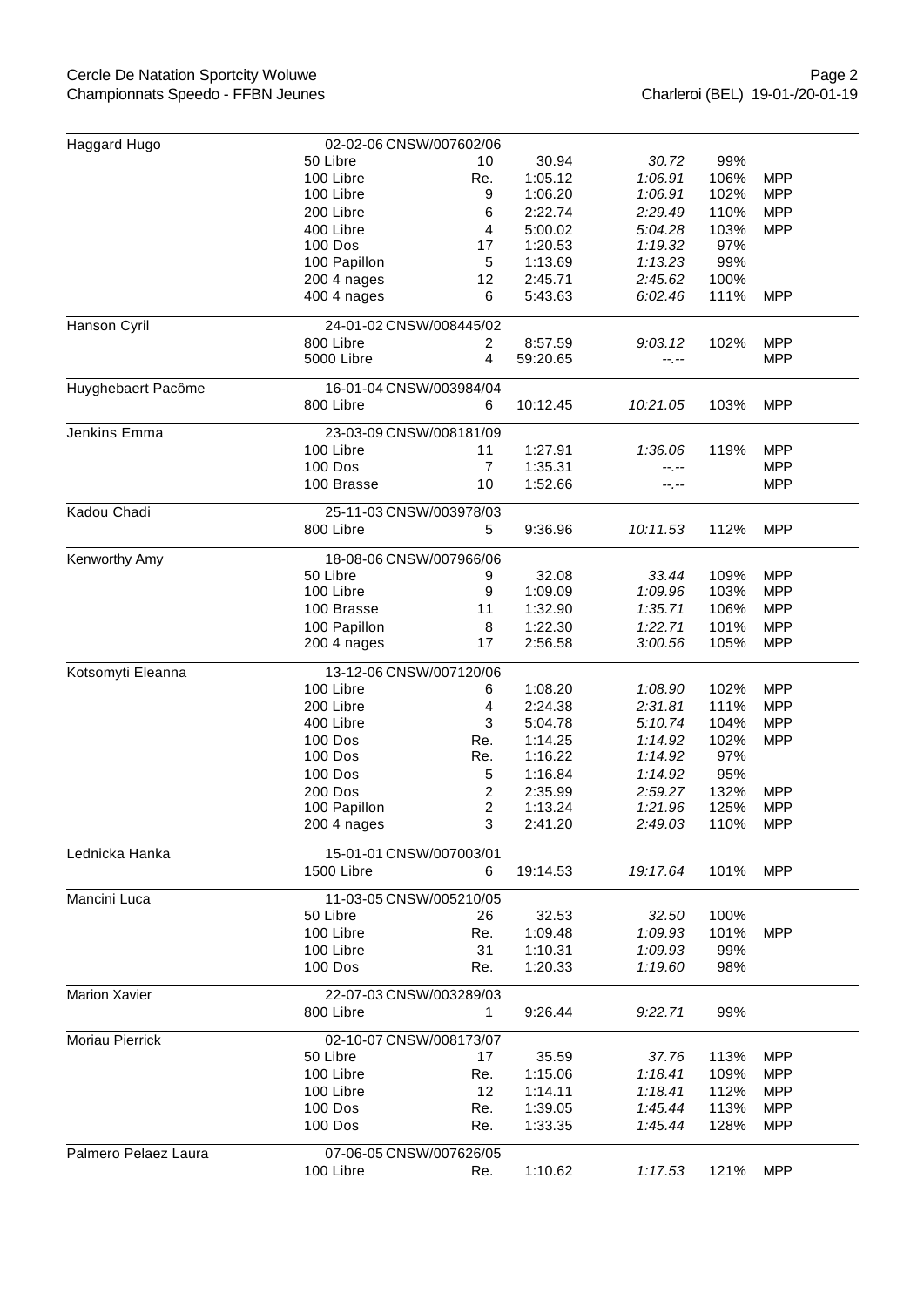## Cercle De Natation Sportcity Woluwe Championnats Speedo - FFBN Jeunes

| Pavesic Maj                                    |                                                     | 18-12-06 CNSW/005971/06 |     |                                          |                    |      |            |  |  |  |
|------------------------------------------------|-----------------------------------------------------|-------------------------|-----|------------------------------------------|--------------------|------|------------|--|--|--|
|                                                | 100 Brasse                                          |                         | 5   | 1:28.54                                  | 1:28.12            | 99%  |            |  |  |  |
|                                                | 200 Brasse                                          |                         | 1   | 3:03.04                                  | 3:09.42            | 107% | <b>MPP</b> |  |  |  |
|                                                | 200 4 nages                                         |                         | 30  | 2:57.94                                  | 2:49.51            | 91%  |            |  |  |  |
| Pavesic Svit<br>18-12-06 CNSW/005970/06        |                                                     |                         |     |                                          |                    |      |            |  |  |  |
|                                                | 400 Libre                                           |                         | 14  | 5:14.93                                  | 5:17.55            | 102% | <b>MPP</b> |  |  |  |
|                                                | <b>100 Dos</b>                                      |                         | Re. | 1:22.76                                  | 1:22.13            | 98%  |            |  |  |  |
|                                                | <b>100 Dos</b>                                      |                         | 26  | 1:23.21                                  | 1:22.13            | 97%  |            |  |  |  |
|                                                | 100 Brasse                                          |                         | 8   | 1:30.82                                  | 1:32.15            | 103% | <b>MPP</b> |  |  |  |
|                                                | 200 Brasse                                          |                         | 8   | 3:11.61                                  | $-1, -1$           |      | <b>MPP</b> |  |  |  |
|                                                | 200 4 nages                                         |                         | 21  | 2:50.75                                  | 2:54.72            | 105% | <b>MPP</b> |  |  |  |
| Sallai Attila Hunor                            |                                                     | 19-11-06 CNSW/007609/06 |     |                                          |                    |      |            |  |  |  |
|                                                | 200 Brasse                                          |                         | 13  | 3:28.83                                  | 3:31.49            | 103% | <b>MPP</b> |  |  |  |
|                                                | 200 4 nages                                         |                         | 31  | 2:58.30                                  | --.--              |      | <b>MPP</b> |  |  |  |
| Samy Farid Nathalie<br>15-10-09 CNSW/008182/09 |                                                     |                         |     |                                          |                    |      |            |  |  |  |
|                                                | 100 Libre                                           |                         | 15  | 1:29.67                                  | 1:34.56            | 111% | <b>MPP</b> |  |  |  |
|                                                |                                                     |                         |     |                                          |                    |      |            |  |  |  |
| Van Bellegem Simon                             |                                                     | 09-05-06 CNSW/007001/06 |     |                                          |                    |      |            |  |  |  |
|                                                | 100 Libre                                           |                         | Re. | 1:07.88                                  | 1:07.29            | 98%  |            |  |  |  |
|                                                | 100 Libre                                           |                         | 16  | 1:09.67                                  | 1:07.29            | 93%  |            |  |  |  |
|                                                | 200 Libre                                           |                         | 17  | 2:28.91                                  | 2:34.18            | 107% | <b>MPP</b> |  |  |  |
|                                                | 400 Libre                                           |                         | 13  | 5:12.38                                  | 5:13.94            | 101% | <b>MPP</b> |  |  |  |
|                                                | <b>100 Dos</b>                                      |                         | Re. | 1:16.97                                  | 1:15.37            | 96%  |            |  |  |  |
|                                                | 100 Dos                                             |                         | Re. | 1:16.28                                  | 1:15.37            | 98%  |            |  |  |  |
|                                                | 100 Dos                                             |                         | 5   | 1:14.82                                  | 1:15.37            | 101% | <b>MPP</b> |  |  |  |
|                                                | 200 Dos                                             |                         | 3   | 2:39.62                                  | 2:44.14            | 106% | <b>MPP</b> |  |  |  |
|                                                | 200 4 nages                                         |                         | 17  | 2:49.41                                  | 2:51.38            | 102% | <b>MPP</b> |  |  |  |
| Vandenhoven Joachim                            |                                                     | 19-04-05 CNSW/007666/05 |     |                                          |                    |      |            |  |  |  |
|                                                | 100 Libre                                           |                         | 7   | 1:02.83                                  | 1:08.12            | 118% | <b>MPP</b> |  |  |  |
|                                                | 200 Libre                                           |                         | 4   | 2:15.55                                  | 2:19.35            | 106% | <b>MPP</b> |  |  |  |
|                                                | 400 Libre                                           |                         | 4   | 4:42.25                                  | 4:50.51            | 106% | <b>MPP</b> |  |  |  |
|                                                | 100 Dos                                             |                         | 8   | 1:14.71                                  | 1:19.04            | 112% | <b>MPP</b> |  |  |  |
|                                                | 200 Brasse                                          |                         | 8   | 2:59.40                                  | 3:02.51            | 103% | <b>MPP</b> |  |  |  |
|                                                | 200 4 nages                                         |                         | 4   | 2:34.62                                  | 2:35.74            | 101% | <b>MPP</b> |  |  |  |
|                                                | 400 4 nages                                         |                         | 2   | 5:23.91                                  | --.--              |      | <b>MPP</b> |  |  |  |
| Vatovec Arabela                                |                                                     | 13-02-08 CNSW/008289/08 |     |                                          |                    |      |            |  |  |  |
|                                                | 100 Dos                                             |                         | Re. | 1:35.73                                  | --.--              |      | MPP        |  |  |  |
|                                                |                                                     |                         |     |                                          |                    |      |            |  |  |  |
| Webers Giorgia                                 | 100 Brasse                                          | 21-12-05 CNSW/007679/05 | 24  | 1:34.45                                  | 1:32.07            | 95%  |            |  |  |  |
|                                                | 200 Brasse                                          |                         | 12  | 3:16.92                                  | 3:17.31            | 100% | <b>MPP</b> |  |  |  |
|                                                |                                                     |                         |     |                                          |                    |      |            |  |  |  |
| 4 x 100 Libre Messieurs                        | Moriau Pierrick<br>÷<br>Bortoluzzi Achille          | 1:15.06<br>1:22.75      |     | Polito Grégory<br>Haggard Bruno          | 1:35.73<br>1:14.51 | 4    | 5:28.05    |  |  |  |
| 4 x 100 Libre Messieurs                        | Mancini Luca<br>$\ddot{\phantom{a}}$<br>Pavesic Maj | 1:09.48<br>1:14.09      |     | Pavesic Svit<br>Sallai Attila Hunor      | 1:11.35<br>1:13.40 | 9    | 4:48.32    |  |  |  |
| 4 x 100 Libre Messieurs                        | ÷<br>Van Bellegem Simon<br><b>Gilet Mathis</b>      | 1:07.88<br>1:06.99      |     | Haggard Hugo<br>Vandenhoven Joachim      | 1:07.08<br>1:02.13 | 2    | 4:24.08    |  |  |  |
| 4 x 100 Libre Dames                            | Desrumaux Luna<br>÷<br>Van Espen Manon              | 1:18.88<br>1:18.55      |     | Vatovec Arabela<br>Ben Yaich Wissam      | 1:20.81<br>1:23.88 | 5    | 5:22.12    |  |  |  |
| 4 x 100 Libre Dames                            | Palmero Pelaez Laura<br>÷<br>Ahmidan Anissa         | 1:10.62<br>1:12.53      |     | Wild Madeleine<br>Akilyan Leila          | 1:16.20<br>1:13.18 | 7    | 4:52.53    |  |  |  |
| 4 x 100 Libre Dames                            | Fabiani Ginevra<br>÷<br>Kenworthy Amy               | 1:14.45<br>1:10.32      |     | Francke Alexandra<br>Kotsomyti Eleanna   | 1:08.53<br>1:08.63 | 5    | 4:41.93    |  |  |  |
| 4 x 100 Libre Mixte                            | ÷<br>Akilyan Leila<br>Pavesic Svit                  | 1:13.98<br>1:10.08      |     | Ahmidan Anissa<br>Pavesic Maj            | 1:10.46<br>1:11.26 | 11   | 4:45.78    |  |  |  |
| 4 x 100 Libre Mixte                            | Haggard Hugo<br>Fabiani Ginevra                     | 1:05.12<br>1:12.94      |     | Kenworthy Amy<br>Van Bellegem Simon      | 1:10.41<br>1:06.57 | 7    | 4:35.04    |  |  |  |
| 4 x 100 Libre Mixte                            | <b>Gilet Mathis</b><br>÷<br>Francke Alexandra       | 1:06.72<br>1:07.66      |     | Kotsomyti Eleanna<br>Vandenhoven Joachim | 1:08.63<br>1:02.53 | 5    | 4:25.54    |  |  |  |
|                                                | Desrumaux Luna<br>Moriau Pierrick                   | 1:16.73<br>1:14.79      |     | Van Espen Manon<br>Haggard Bruno         | 1:17.73<br>1:11.81 | 5    | 5:01.06    |  |  |  |